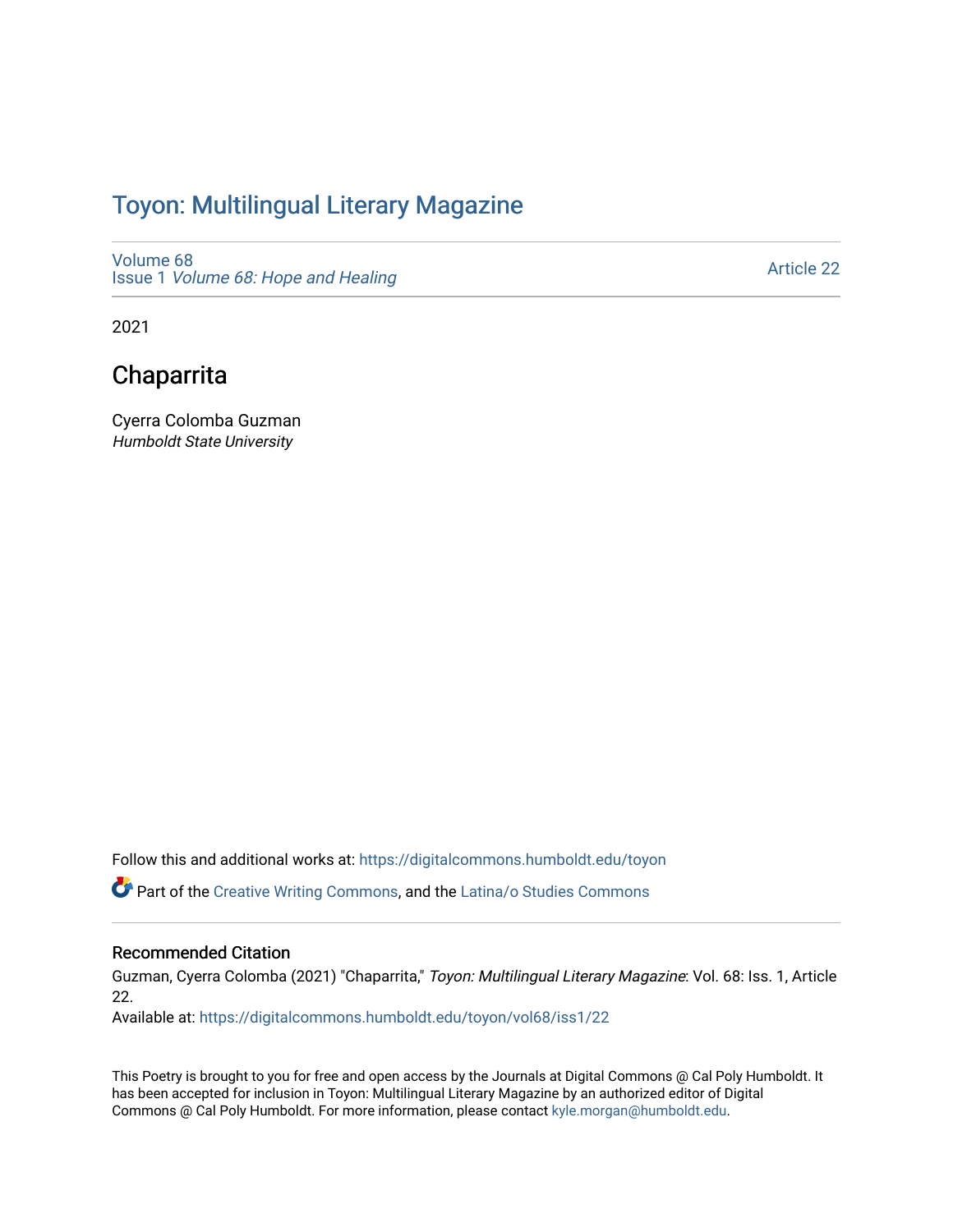

# **Chaparrita**

### Cyerra Colomba Guzman

Why do you do that? You told me to stop breathing Stop breathing? Why would I do that? You tell me I'll feel less My throat burns Why do you do that?

How many times are you going to keep tying me up? Until I bruise and bleed? Please.. Tell me.. Am I doing something wrong for you to want to keep me closer? I keep running around with power,

maybe it's from all the blood I've lost.

I'm all out of air.

Too many breaths wasted.

Another long and lonesome night with you.

I feel nothing.

The sun hits me harder than that.

90 TOYON